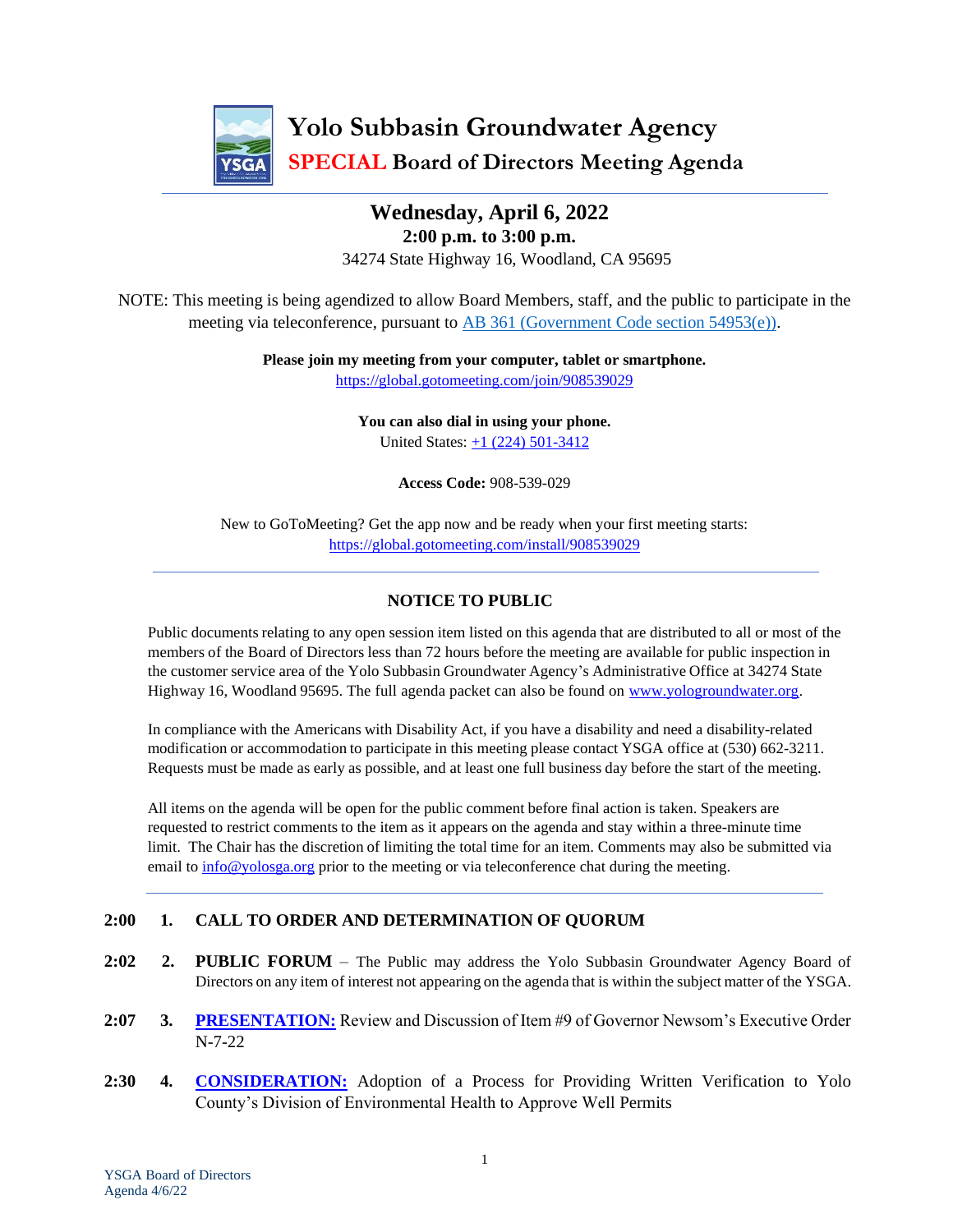### **2:58 5. NEXT MEETING** – Monday, June 20, 2022

### **3:00 6. ADJOURNMENT**

Consideration of items not on the posted agenda includes items in the following categories: 1) majority determination that an emergency (as defined by the Brown Act) exists; or 2) a 4/5ths determination that the need to take action arose subsequent to posting of the agenda. I declare under penalty of perjury that the foregoing agenda was posted by April 2, 2022 and made available to the public during normal business hours at the following location: YSGA's office at 34274 State Highway 16, Woodland 95695.

 $\overline{\phantom{a}}$ 

Kristin Sicke, Executive Officer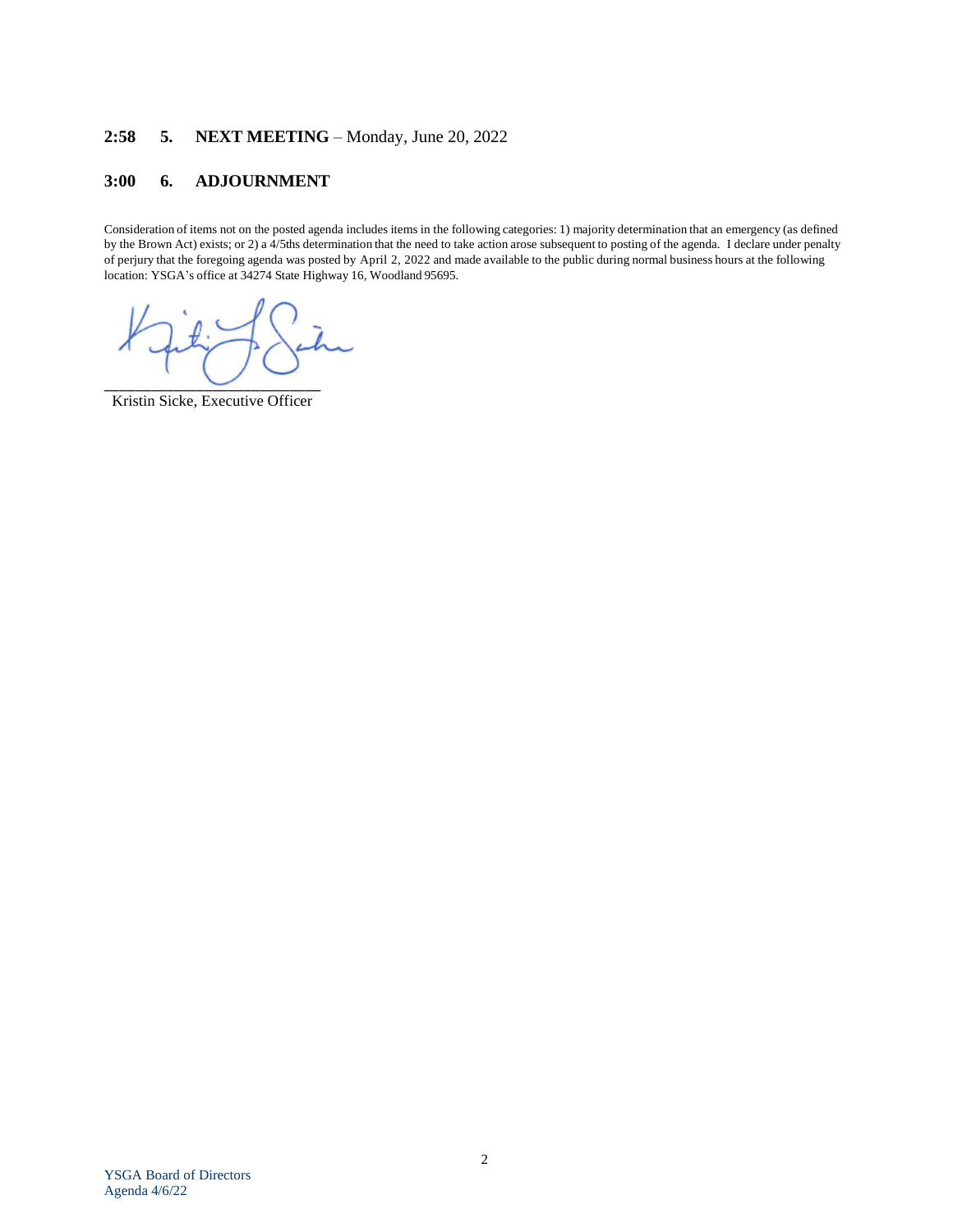## **Yolo Subbasin Groundwater Agency Board of Directors**

## **Meeting Agenda Report**

### **MEETING DATE:** April 6, 2022 **AGENDA ITEM NO. 3**

<span id="page-2-0"></span>**SUBJECT:** Review and Discussion of Item #9 of Governor Newsom's Executive Order N-7-22

INITIATED OR [ ] BOARD [X] INFORMATION REQUESTED BY: [X] STAFF [ ] ACTION: [ ] MOTION

[ ] OTHER [ ] RESOLUTION

ATTACHMENT [ ] YES [X] NO

### **BACKGROUND**

On March 28, 2022, Governor Gavin Newsom issued an Executive Order [\(E.O. N-7-22\)](https://www.gov.ca.gov/wp-content/uploads/2022/03/March-2022-Drought-EO.pdf) asking Californians to limit summertime water use and directing the State Water Resources Control Board to adopt emergency regulations for urban water suppliers. The order also includes provisions to create a multi-year water transfer pilot project, ensure vulnerable communities have drinking water, advance groundwater recharge projects, protect vulnerable fish and wildlife, prevent illegal water diversions, and identify new proposals to support investments in short- and long-term drought resilience.

Of direct significance to the Yolo Subbasin Groundwater Agency are the items for safeguarding groundwater supplies (Items 9-13), which include activities related to 1) well permitting coordination; 2) expedited regulatory processes for ensuring groundwater sustainability for household, small community, or public supply wells; 3) groundwater recharge project collaboration; and 4) streamlined state permitting for groundwater recharge project implementation. For discussion at this special meeting is Item 9 related to well permitting, which is stated as follows:

*To protect health, safety, and the environment during this drought emergency, a county, city, or other public agency shall not:* 

*a. Approve a permit for a new groundwater well or for alteration of an existing well in a basin subject to the Sustainable Groundwater Management Act and classified as mediumor high-priority without first obtaining written verification from a Groundwater Sustainability Agency managing the basin or area of the basin where the well is proposed to be located that groundwater extraction by the proposed well would not be inconsistent with any sustainable groundwater management program established in any applicable*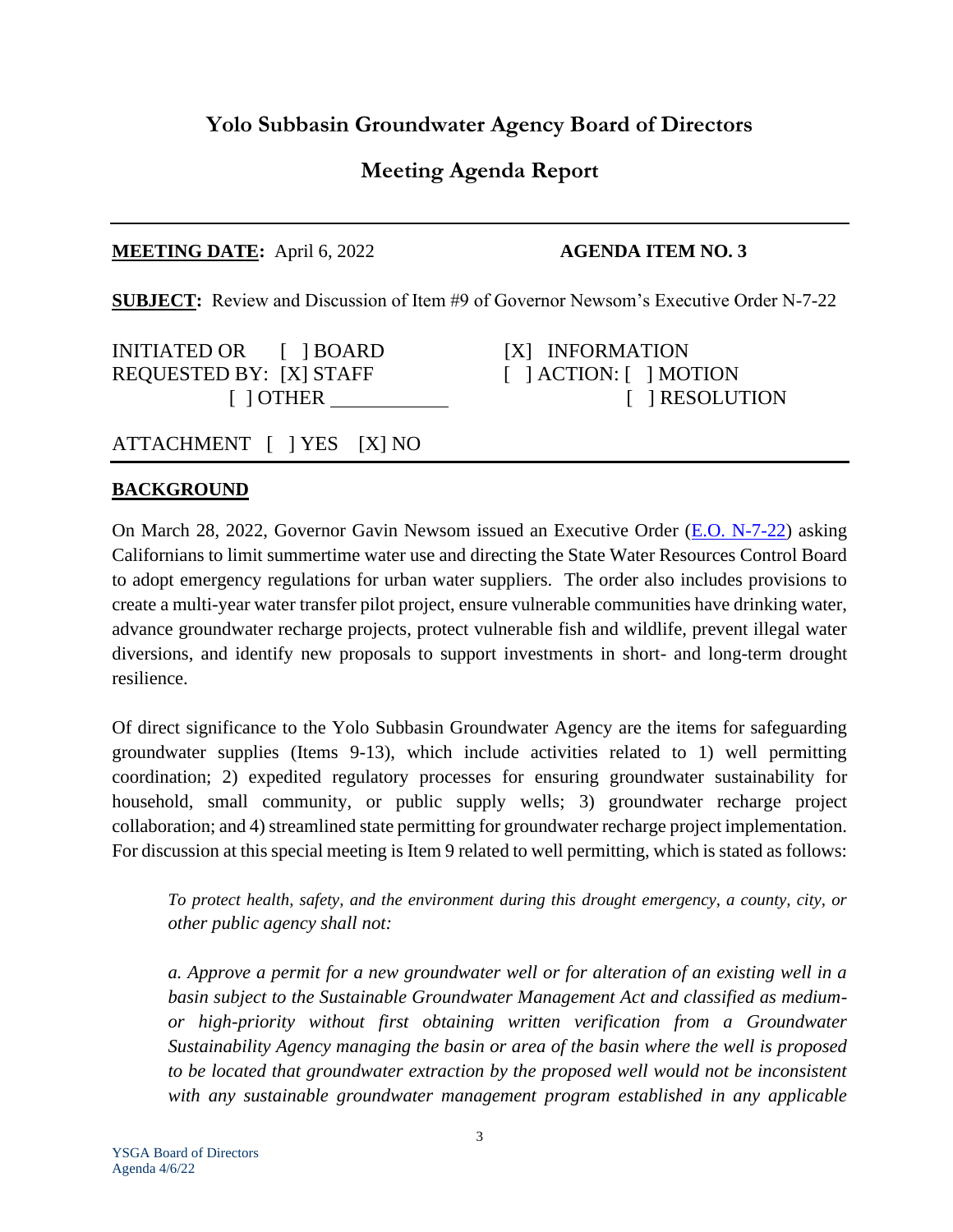*Groundwater Sustainability Plan adopted by that Groundwater Sustainability Agency and would not decrease the likelihood of achieving a sustainability goal for the basin covered by such a plan; or* 

*b. Issue a permit for a new groundwater well or for alteration of an existing well without first determining that extraction of groundwater from the proposed well is (1) not likely to interfere with the production and functioning of existing nearby wells, and (2) not likely to cause subsidence that would adversely impact or damage nearby infrastructure. This paragraph shall not apply to permits for wells that will provide less than two acre-feet per year of groundwater for individual domestic users, or that will exclusively provide groundwater to public water supply systems as defined in section 116275 of the Health and Safety Code.* 

YSGA staff will provide a brief presentation on the order, along with relevant meetings that have taken place to discuss this change and plan for a revised procedure as part of the County of Yolo's Division of Environmental Health permitting process.

### **RECOMMENDATION**

This agenda item is for informational purposes only. No Board action is required.